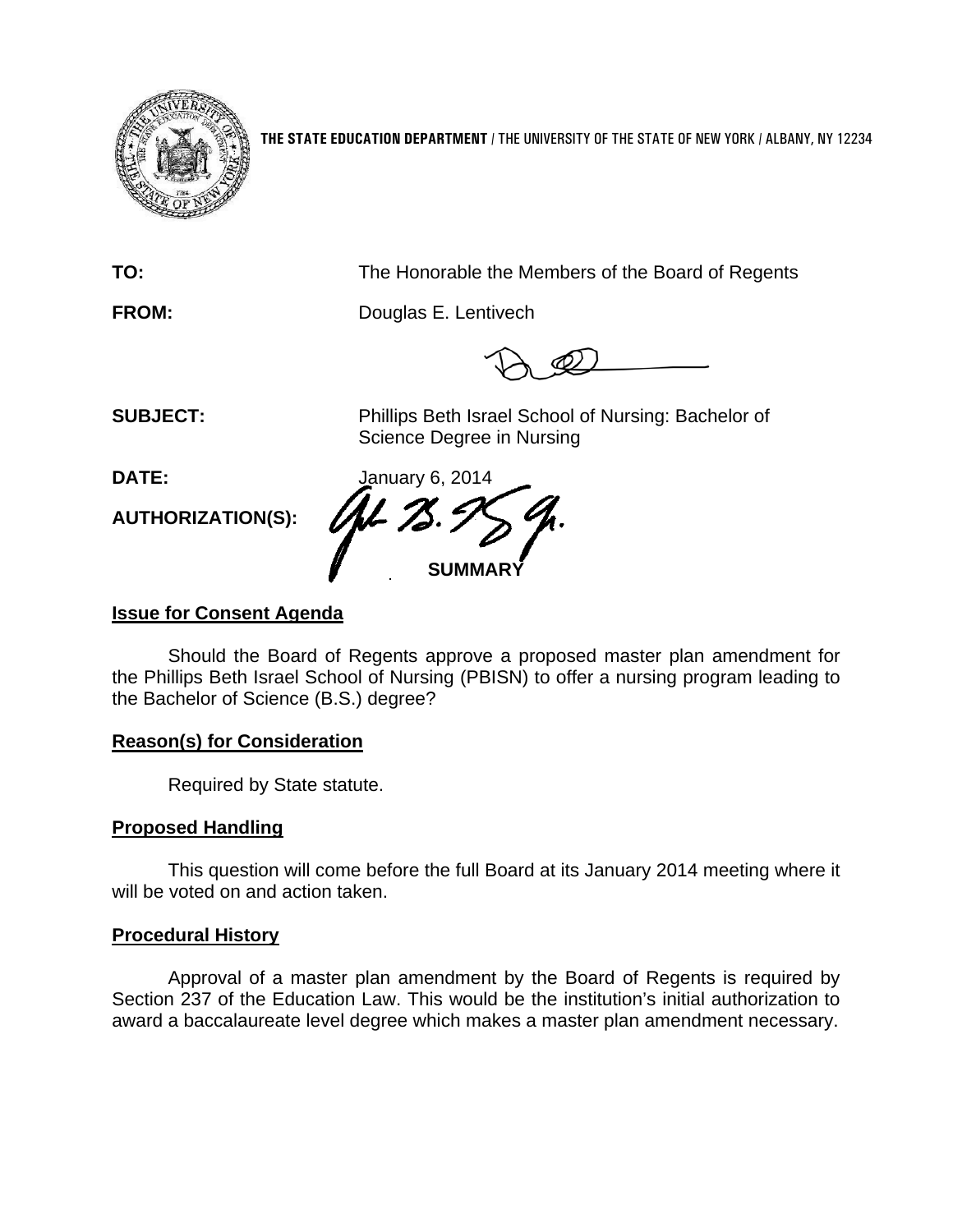### **Background Information**

 Phillips Beth Israel School of Nursing (PBISN), located in New York City at Beth Israel Medical Center, is a single purpose educational institution that currently grants an Associate in Applied Science (A.A.S.) in Nursing. PBISN has been in existence for nearly one hundred years and was first registered in 1904 with the Board of Regents. Degree authorization for the A.A.S. degree was granted in 1978. In 2012, the Regents granted institutional accreditation without conditions through January 2017.

 The currently registered nursing program is jointly registered with Pace University for the Liberal Arts and Science courses which are offered onsite. The school seeks authority to offer the Nursing program at the baccalaureate level, and proposes a completion program for licensed registered professional nurses leading to a B.S. degree (RN-BS). It is the school's intention to develop a Liberal Arts and Science department to offer the required upper-division liberal arts and science courses for the RN-BS program.

 **Purpose of the Program and the Relationship to the Mission:** The School's Board of Trustees approved the 2012-2017 strategic plan in February 2012 and identified the goal for establishing an RN-BS nursing program. The mission statement for the A.A.S program and the proposed RN-BS program are congruent and address the health care needs of society and the essential competencies of nursing. The RN-BS program expands the mission by placing a greater emphasis on inter-disciplinary collaboration, nursing research, leadership, specialized clinical expertise and culturally competent community nursing. The parent organization, Beth Israel Medical Center, is committed to the same core values to provide the highest quality patient care, maintain the highest professional standards, and support the training of healthcare workers.

 The purpose of the RN-BS program is to provide registered nurses educated at the associate or diploma level with an opportunity to advance their professional education. The goal of the program is in alignment with the mission of PBISN and will prepare graduates to utilize the knowledge and skills necessary to problem-solve, think critically and collaborate as necessary with healthcare providers in managing the care of patients; be responsible for their own personal and professional growth; provide high quality, culturally sensitive and compassionate care in a variety of health care settings; be flexible, accountable and maintain the highest moral and ethical standards of the profession; and become knowledgeable and involved global citizens.

 **Admissions Requirements:** Prospective students for the RN-BS nursing program must meet the following admission requirements:

- Be a graduate of an approved and accredited nursing program and hold an Associate in Science, Associate in Applied Science, or diploma in nursing.
- Have an unencumbered license and current registration to practice as a registered professional nurse (RN) in New York State.
- Minimum overall grade point average of 2.5 on a 4.0 scale.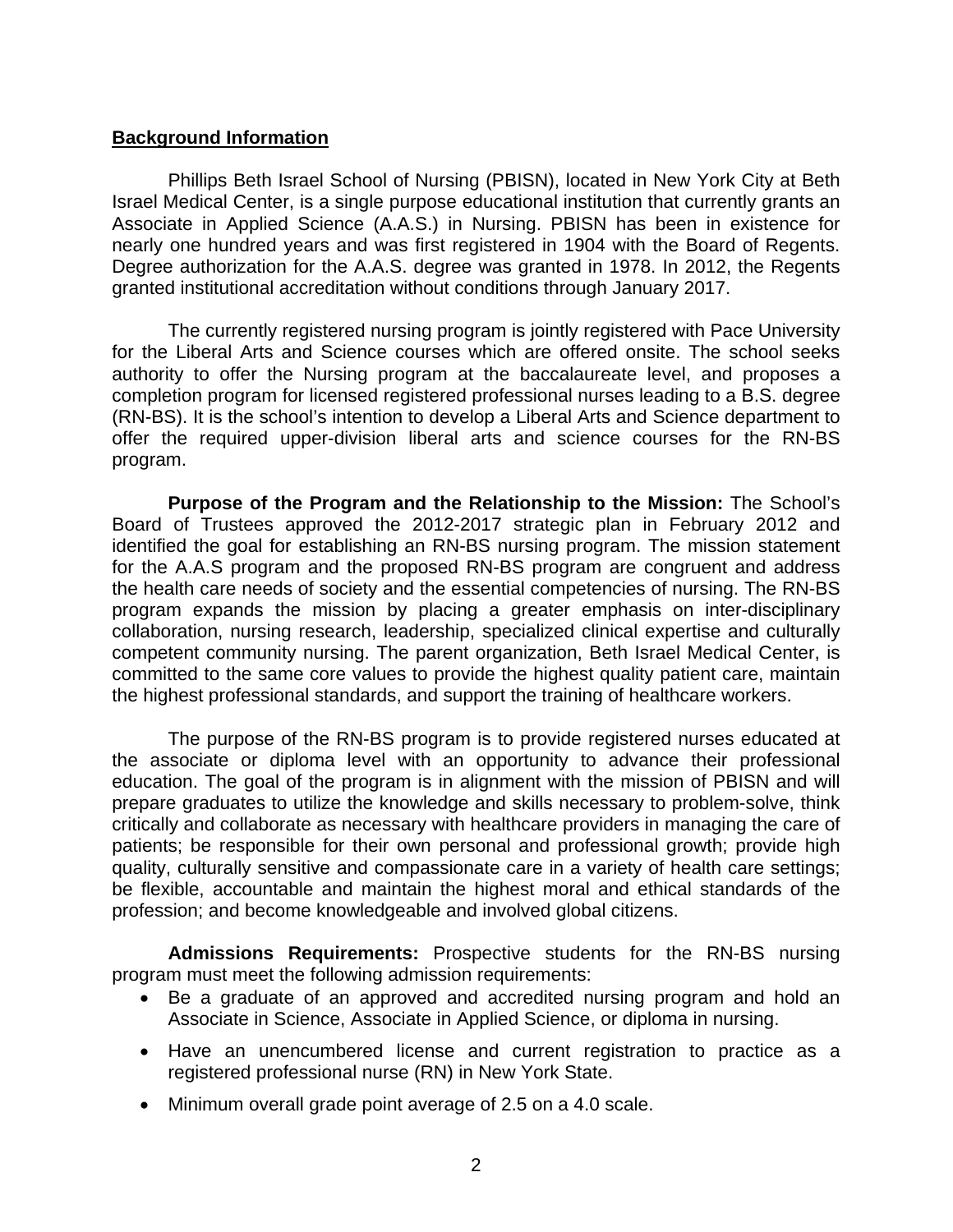- Grade of C or higher in all science and mathematics courses; C+ in previous nursing courses.
- Completion of all prerequisite courses: English Composition, Anatomy and Physiology I, Anatomy and Physiology II, Microbiology, Introduction to Sociology, General Psychology, Developmental Psychology, Nutrition and Ethics.
- A resume outlining health care experience/community service/employment experience.

 **Curriculum:** The program leading to a B.S. degree will be a cumulative 122 credits, including 60 credits in the Liberal Arts and Sciences (approximately 30 from the associate degree program), and 62 credits in the major (30 from the associate degree nursing program). The upper-division program offers students coursework in Nursing Research, Professional Communications, Nursing Leadership and Management with Practicum, Advanced Health Assessment, Information Literacy and Technology, Applied Ethics, Specialty Clinical Theory and Practice, and Community Nursing with Practicum. A variety of liberal arts and science courses support the curriculum including statistics, public speaking, genetics, geopolitics of healthcare, group dynamics, abnormal psychology, pharmacology, pathophysiology and Spanish for Healthcare providers. The program will be offered in full-time and part-time formats. The full-time program is four semesters in length; the part-time program plan extends the course of study to six semesters. There are 180 clinical hours distributed throughout the program in the areas of acute care nursing practice, community health, leadership and in a capstone project. Sufficient appropriate clinical contracts exist for acute care, leadership and community learning experiences.

 Up to five credits for experience will be offered to students who hold national certification for registered nurses in a specialty area such as: Certified Critical Care Nurse, Diabetes Educator, Certified Perioperative Nurse, Certified Neuroscience Registered Nurse. Credit will be awarded in lieu of NUR 401, Nursing in a Clinical Specialty, if a student can provide evidence of certification from a nationally recognized certification agency and 1000 hours of clinical experience in a specialty area.

 **Prospective Student Body and Projected Enrollment:** The estimated first year enrollment for the RN- BSN program is approximately 30 students (20 full-time and 10 part-time) with gradual increments in new admissions to 90 new students enrolled in year five (50 full-time and 40 part-time). A total enrollment of approximately 200 students is expected by year five. It is anticipated that the student body will approximate the diversity of PBISN's current associate degree program, which is 49 percent ethnic minorities; 18 percent male; and average age of 28 years.

**Faculty and Staff:** The organizational structure for the School of Nursing includes a Dean, an Associate Dean for the A.A.S. nursing program, a Director for the RN-BS nursing program, and a Director of Liberal Arts and Sciences. The Director of the RN-BS nursing program will report directly to the Dean and has administrative responsibility for the B.S. nursing curriculum, program development and evaluation, the nursing faculty, and will teach one course per semester in the first two years. The Director of Liberal Arts and Sciences will report to the Dean and have administrative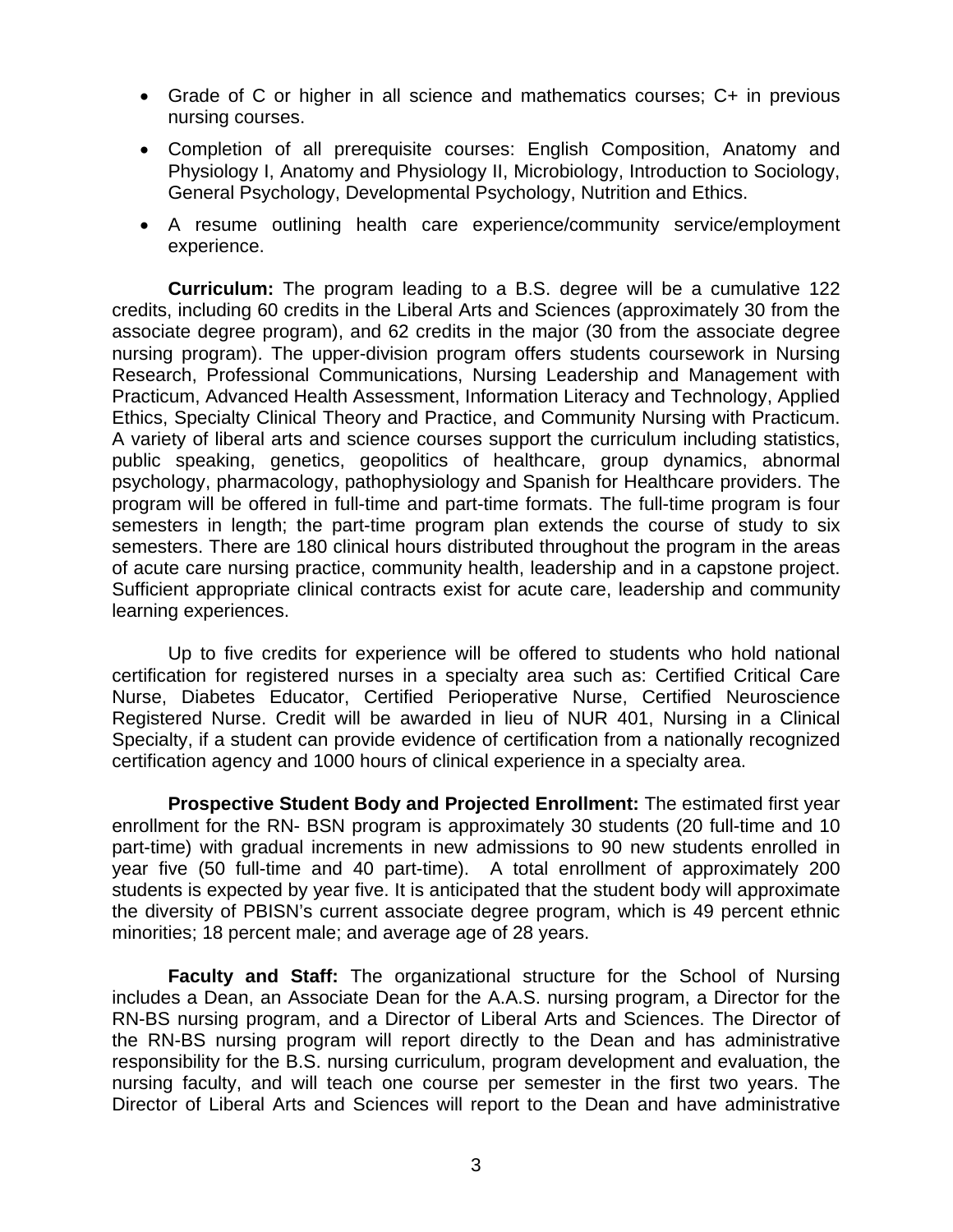responsibility over the Liberal Arts and Sciences faculty, course development, evaluation and will teach one course per semester in the first two years. After two years, both positions will be considered for transition to Assistant Dean with no teaching responsibilities. The current Dean has an earned doctorate and new faculty members in the Directors' positions will have earned doctorates in their respective disciplines. The Bylaws of the Faculty organization enlist the rights and responsibilities of the faculty members and establish a forum for faculty participation in the governance of the school.

The teaching faculty for the RN-BS program will hold a minimum of a Master of Science degree in the field of instruction. The school has proposed that sixty percent of the proposed cadre of faculty for the RN-BS program will have earned doctoral degrees.

The proposed budget includes provisions for adding two full-time Director positions, six part-time nursing faculty and 4 part-time Liberal Arts and Sciences faculty at the start of the program. Additional faculty will be hired based on enrollment.

**Facilities, Equipment and Resources:** The current facilities at PBISN provide room for the addition of the RN-BSN program. Classroom, lab, and office space are adequate to meet the needs of additional enrollment and faculty members. All classrooms have internet, audio-visual technology and are designed to allow for flexible setup. A high fidelity simulation lab and science lab have been added in anticipation of the RN-BSN program.

A full-time credentialed librarian will staff the Learning Resource Center/Library in the school of nursing. The Center accommodates 46 students and has 37 individual computer workstations. The students also have access to the Seymour J. Phillips Science Library that serves the Beth Israel Medical Center, which provides a current collection of materials in the health-related subjects. This library also provides computer workstations and is staffed by two full-time medical librarians. PBISN students have access to local libraries in each borough with their student IDs, including the Science, Industry and Business Library in Manhattan and the library at Pace University. An initial investment of \$20,000.00 will be used to expand current onsite holdings at the School of Nursing, and the program's budget for each successive year will include \$5000.00 for faculty identified needs.

**Student Employment Prospects**: According to United States Bureau of Labor Statistics, by 2020 employment of registered nurses is projected to be 26 percent greater than in 2010, which is faster than the average for all occupations. Growth will occur primarily because of technological advancements; an increased emphasis on preventative care; and the large, aging baby-boomer population who will demand more healthcare services as they experience longer and more active lives. Faster than average growth is expected in traditional hospital settings, as well as in non-hospital environments, such as physician's offices and home healthcare settings. Pending legislation, current hiring practice in the NYC area, and changing professional standards are predictive factors that will inevitably increase the number of nurses who seek RN completion programs. The RN-BS program at PBISN will provide students with the opportunity to obtain the necessary credential to meet marketplace and professional demands.